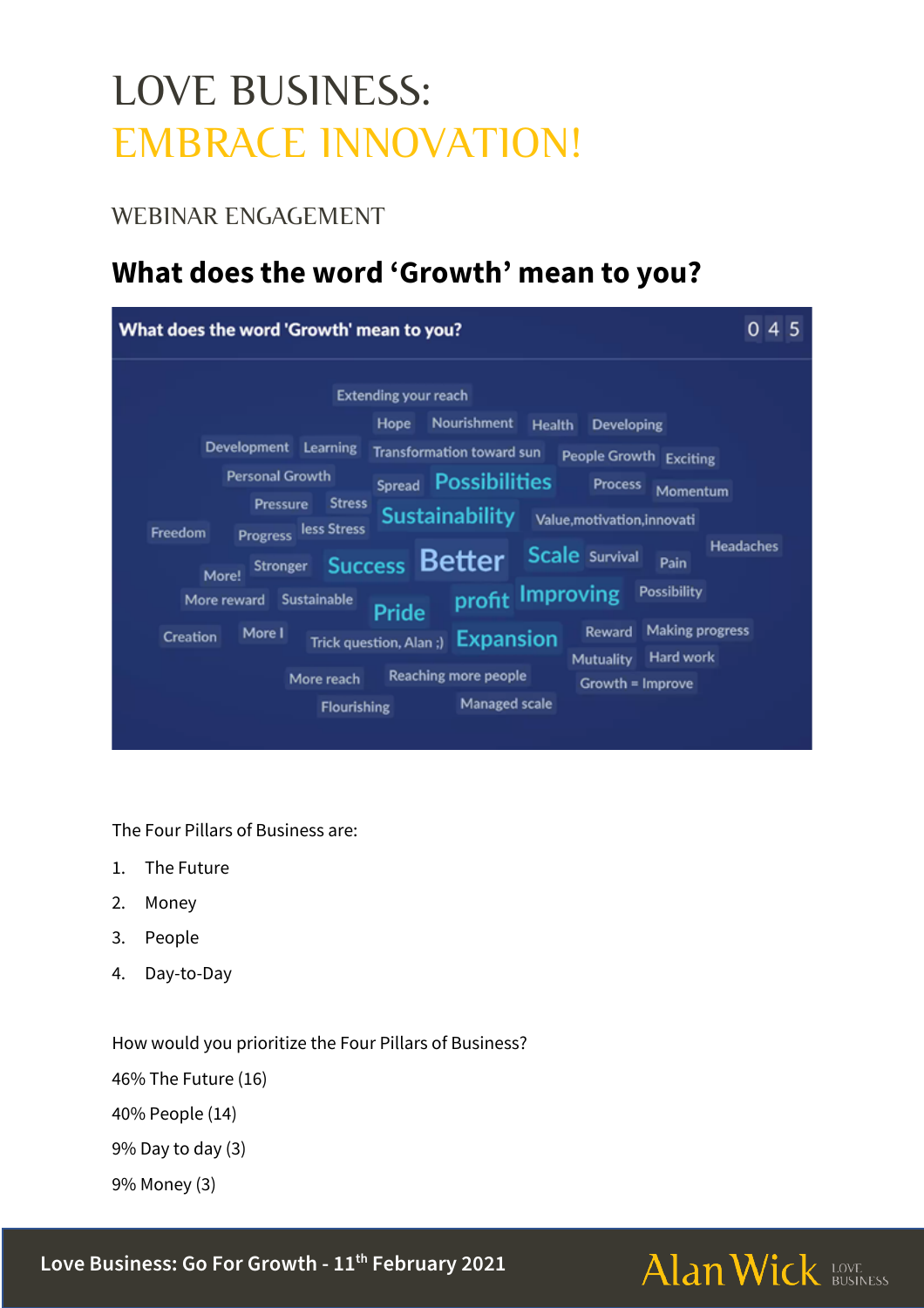# **What's your key learning from the webinar?**

- Focus on people.
- Love your business.
- Think about the 4 pillars as interconnected and focus on two areas.
- Prioritize the 4 pillars of business.
- Work on only one or two things at a time.
- Define for yourself what growth is and have a vision to get there.
- Sustainability.
- Putting in the time to build your business with love.
- Get clear on what you want and focus on the context.
- Make time to work on your business, rather than in your business.
- Working on business and be focused.
- Treat the working on the business as a holiday.
- Drill down on the future.
- Build a better engine or go at top speed. Not both at the same time.
- Stand back and assess where you are and where you want to be.
- Visual aids for growth focus.
- Do more 1-2-1 coaching within the business.
- Be clear whether you're putting your foot down on the accelerator  $($  = increasing revenues) or investing in bigger engine ( = more resources).
- Clarity of purpose.
- Make time to think about capacity.
- Getting help earlier can free up time for growth.